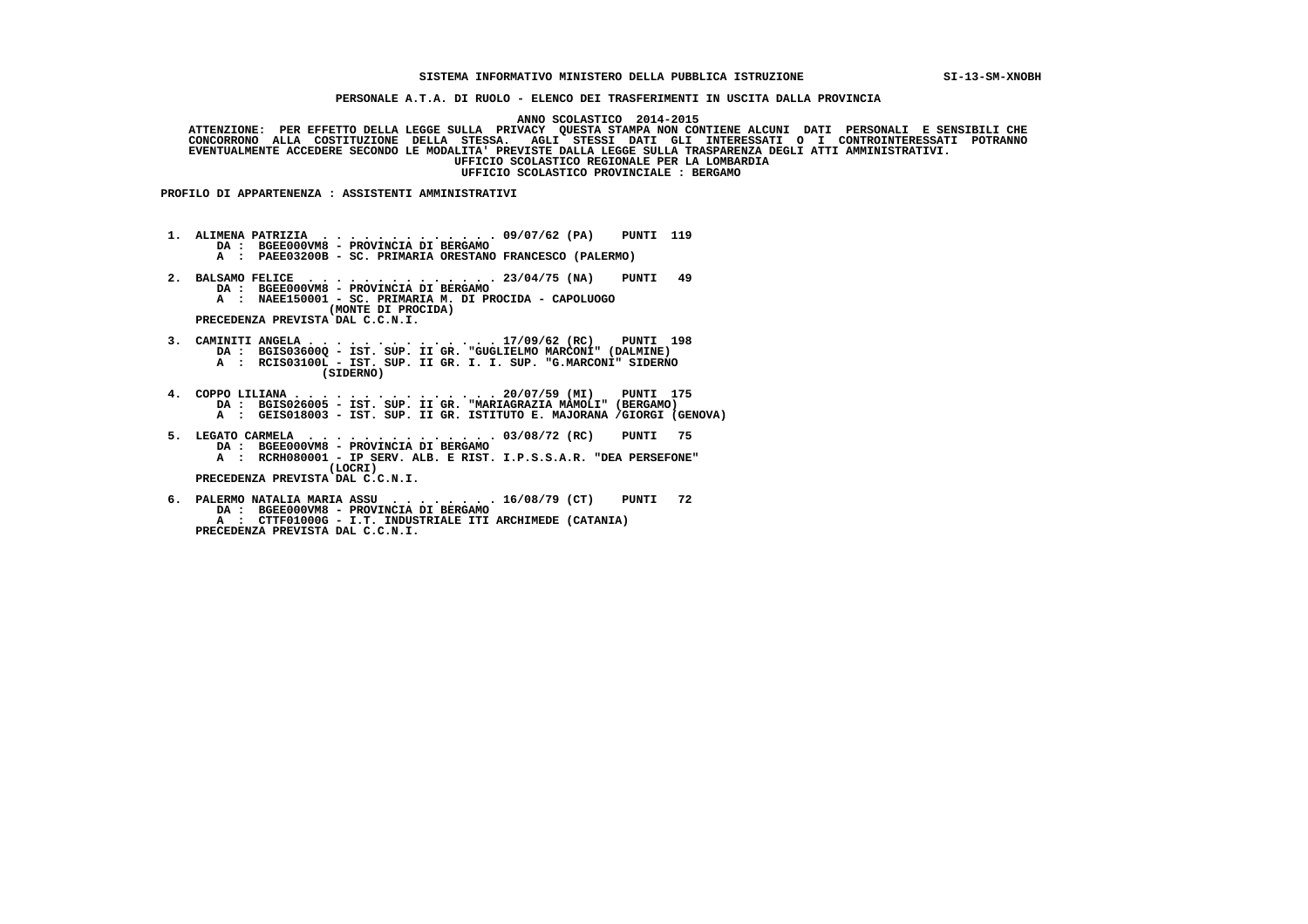**7. PANINI MARINA . . . . . . . . . . . . . . . 25/06/54 (MI) PUNTI 644 DA : BGIC83400X - IST. COMPRENSIVO CAPRIATE S.G. " A. MANZONI" (CAPRIATE SAN GERVASIO) A : LCIC814007 - IST. COMPRENSIVO I.C. CERNUSCO LOMBARDONE (CERNUSCO LOMBARDONE)**8. PERLETTI SIMONETTA .............17/05/58 (MI) PUNTI 800<br>DA : BGIC883005 - IST. COMPRENSIVO TRESCORE BALNEARIO (TRESCORE BALNEARIO)<br>A : BSIC822006 - IST. COMPRENSIVO IST. COMPR. CORTEFRANCA (CORTE FRANCA)  **9. SAMELA MARIA GRAZIA . . . . . . . . . . . . 12/06/64 (PZ) PUNTI 138 DA : BGEE000VM8 - PROVINCIA DI BERGAMO A : PZIC82400Q - IST. COMPRENSIVO I.C. "M. CARLUCCI" RUOTI (RUOTI) 10. SCALA FRANCESCO . . . . . . . . . . . . . . 19/08/67 (NA) PUNTI 139 DA : BGEE000VM8 - PROVINCIA DI BERGAMO A : NAEE055007 - SC. PRIMARIA NA 55 - PISCICELLI (NAPOLI) 11. SONZINI GRAZIANO . . . . . . . . . . . . . 07/02/60 (PS) PUNTI 166 DA : BGEE000VM8 - PROVINCIA DI BERGAMO A : PSCT70200X - CENTRO TERRIT. CENTRO TERRITORIALE EDA URBINO (URBINO)**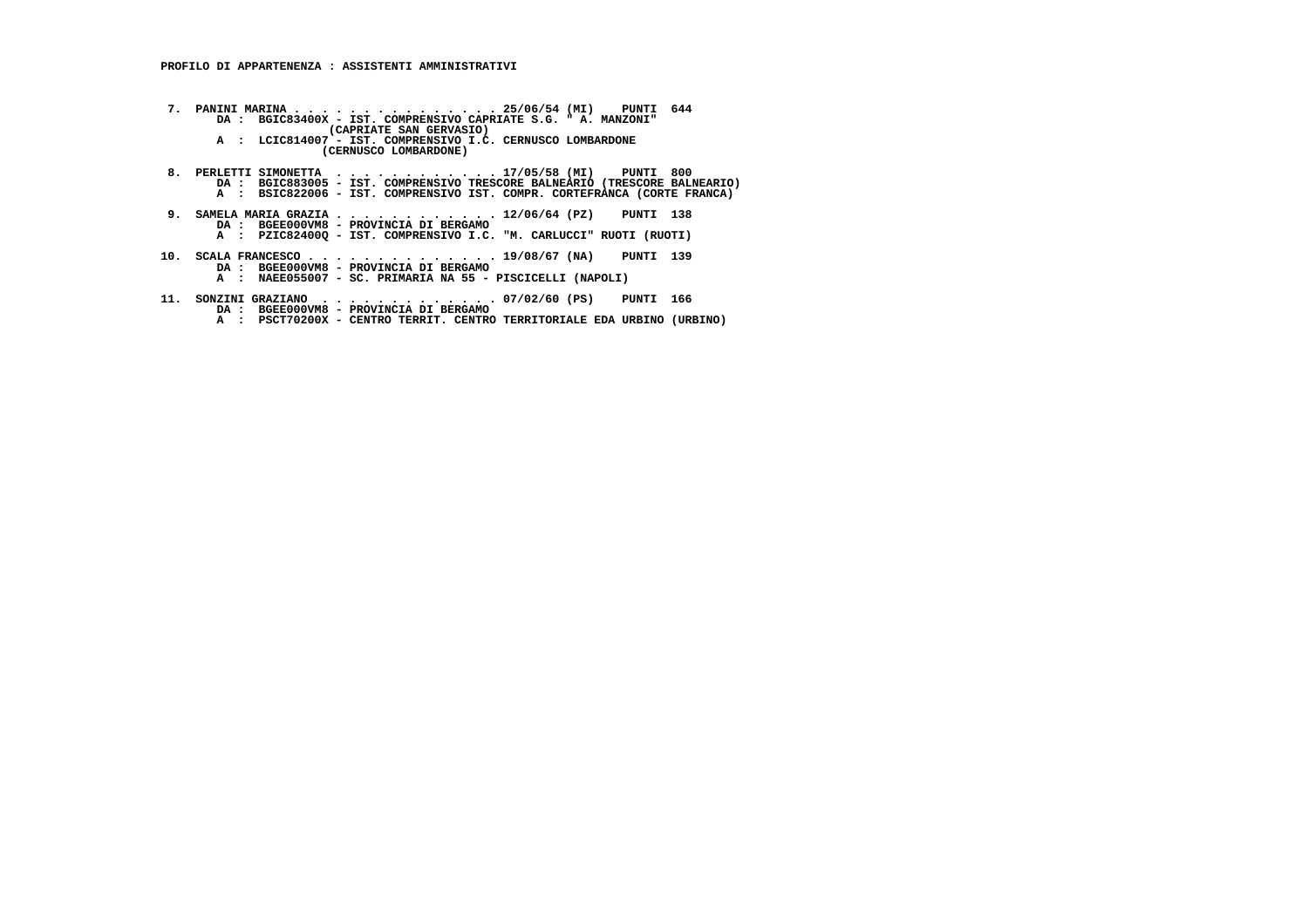**1. EVANGELISTA BENEDETTA . . . . . . . . . . . 29/06/74 (FR) PUNTI 135 AREE RICHIESTE : AR02 - ELETTRONICA ED ELETTROTECNICA. AR08 - FISICA. - - DA : BGEE000VM8 - PROVINCIA DI BERGAMO A : LTIS004008 - IST. SUP. II GR. I.I.S. S."CARLO E NELLO ROSSELL (APRILIA) SU : AR02 - ELETTRONICA ED ELETTROTECNICA 2. PARENTE GIOVANNI PAOLO . . . . . . . . . . 31/08/80 (BN) PUNTI 81 AREE RICHIESTE : AR23 - CHIMICA. AR10 - EDILE. AR08 - FISICA. AR38 - AGROINDUSTRIALE. DA : BGEE000VM8 - PROVINCIA DI BERGAMO A : RMPS39000G - L. SCIENTIFICO G.VAILATI (GENZANO DI ROMA) SU : AR23 - CHIMICA 3. RUGILO ROSALBA . . . . . . . . . . . . . . 30/07/58 (PZ) PUNTI 32 AREE RICHIESTE : AR02 - ELETTRONICA ED ELETTROTECNICA. - - - DA : BGEE000VM8 - PROVINCIA DI BERGAMO A : PZIS02400X - IST. SUP. II GR. I.I.S. "L. DA VINCI" (POTENZA) SU : AR02 - ELETTRONICA ED ELETTROTECNICA 4. VETRANO GIUSEPPE . . . . . . . . . . . . . 07/11/69 (NA) PUNTI 183 AREE RICHIESTE : AR02 - ELETTRONICA ED ELETTROTECNICA. AR08 - FISICA. - - DA : BGIS03700G - IST. SUP. II GR. "GUGLIELMO OBERDAN" (TREVIGLIO) A : FISD03000L - ISTITUTO D'ARTE LICEO ARTISTICO DI PORTA ROMANA(FIRENZE) SU : AR02 - ELETTRONICA ED ELETTROTECNICA**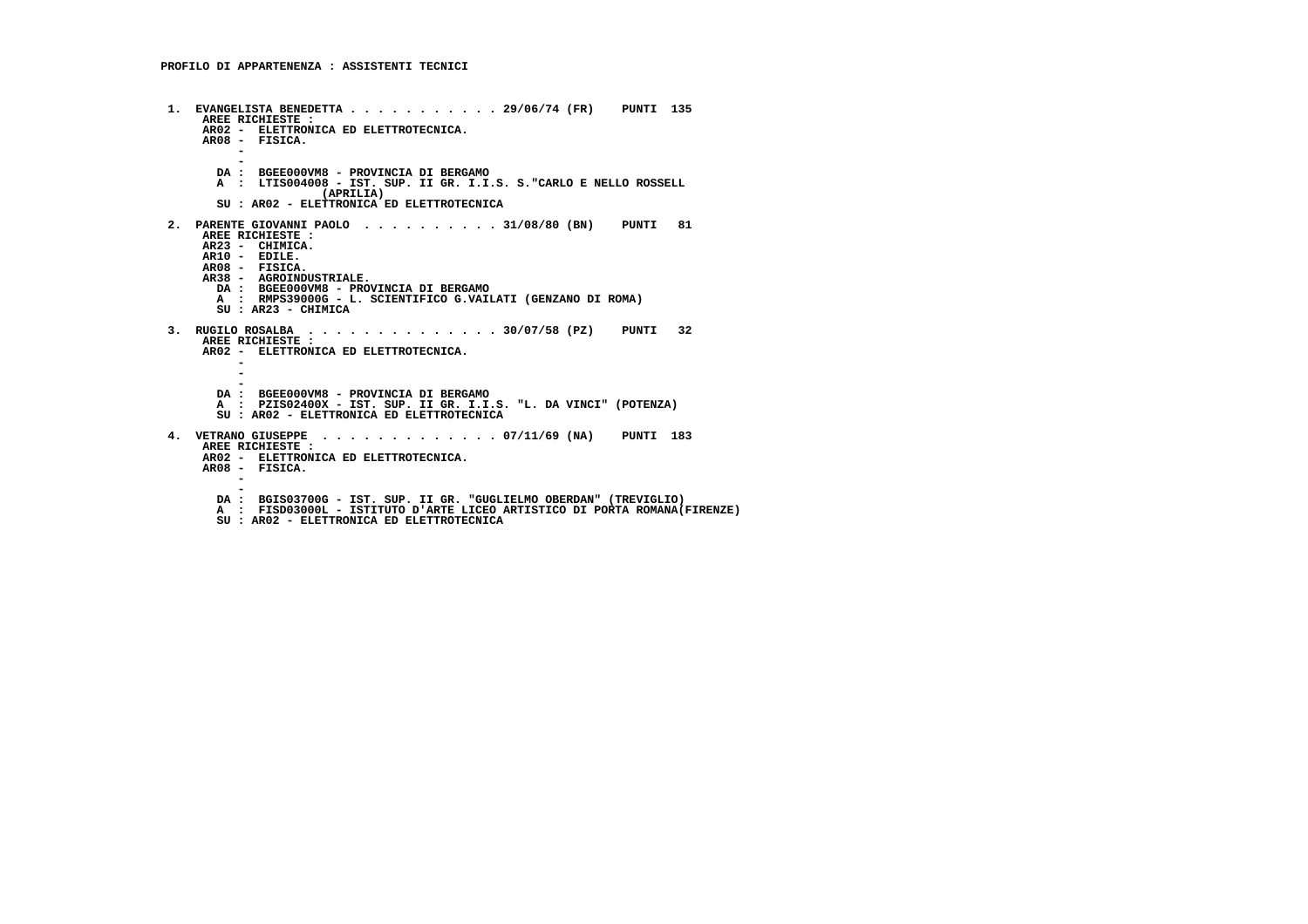- **1. AGATE PASQUA . . . . . . . . . . . . . . . 17/03/65 (TP) PUNTI 137 DA : BGIC825005 - IST. COMPRENSIVO BARIANO (BARIANO) A : TPCT70800R - CENTRO TERRIT. ISTITUTO COMPRENSIVO G.G.C. MON(TRAPANI) PRECEDENZA PREVISTA DAL C.C.N.I.**
- **2. AMATO LUIGI . . . . . . . . . . . . . . . . 13/01/77 (SA) PUNTI 154 DA : BGIC80700G IST. COMPRENSIVO BERGAMO DE AMICIS (BERGAMO) A : TPRH02000T - I.P. ALBERGHIERO I.P.S.E.O.A. " I. E V. FLORIO" (ERICE)**
- **3. ARCULEO MILENA . . . . . . . . . . . . . . 02/05/72 (SR) PUNTI 87 DA : BGEE000VM8 PROVINCIA DI BERGAMO A : PAIC8AU00Q - IST. COMPRENSIVO I.C. PESTALOZZI - CAVOUR (PALERMO)**
- **4. BUONAIUTO SEVERINA . . . . . . . . . . . . 02/03/63 (NA) PUNTI 72 DA : BGEE000VM8 PROVINCIA DI BERGAMO A : NAEE00400A - SC. PRIMARIA NA 4 - RIVIERA (NAPOLI)**
- **5. CUMIA GIUSEPPE . . . . . . . . . . . . . . 09/12/72 (EE) PUNTI 133 DA : BGSL01000T L. ARTISTICO " GIACOMO E PIO MANZU' " (BERGAMO) A : ENMM110005 SC. SEC. I GR. D.ALIGHIERI (NICOSIA)**
- **6. D'ACUNTO MARIA TERESA . . . . . . . . . . . 10/06/60 (NA) PUNTI 352 DA : BGIC8AB003 - IST. COMPRENSIVO DALMINE "A. MORO" (DALMINE) A : NARH04000P - IP SERV. ALB. E RIST. I.P.S. "V. TELESE" ISCHIA (ISCHIA) PRECEDENZA PREVISTA DAL C.C.N.I.**
- **7. FABIANO TERESA . . . . . . . . . . . . . . 06/03/56 (CZ) PUNTI 77 DA : BGEE000VM8 - PROVINCIA DI BERGAMO A : CZIC869004 - IST. COMPRENSIVO IC SOVERATO 1 - OLIMPIA - (SOVERATO)**
- **8. FERRANTE FELICE . . . . . . . . . . . . . . 01/09/58 (NA) PUNTI 65 DA : BGEE000VM8 PROVINCIA DI BERGAMO A : NAIC812007 - IST. COMPRENSIVO NA - I.C. CAMPO DEL MORICINO (NAPOLI)**
- **9. FUSCO LUCA . . . . . . . . . . . . . . . . 20/07/59 (NA) PUNTI 189 DA : BGIS01100B IST. SUP. II GR. "LUIGI EINAUDI" (DALMINE) A : NAIS119003 - IST. SUP. II GR. ISTITUTO SUPERIORE F.MORANO (CAIVANO)**
- **10. GULINO CALOGERA . . . . . . . . . . . . . . 02/06/72 (EN) PUNTI 154 DA : BGEE000VM8 - PROVINCIA DI BERGAMO A : ENMM110005 - SC. SEC. I GR. D.ALIGHIERI (NICOSIA)**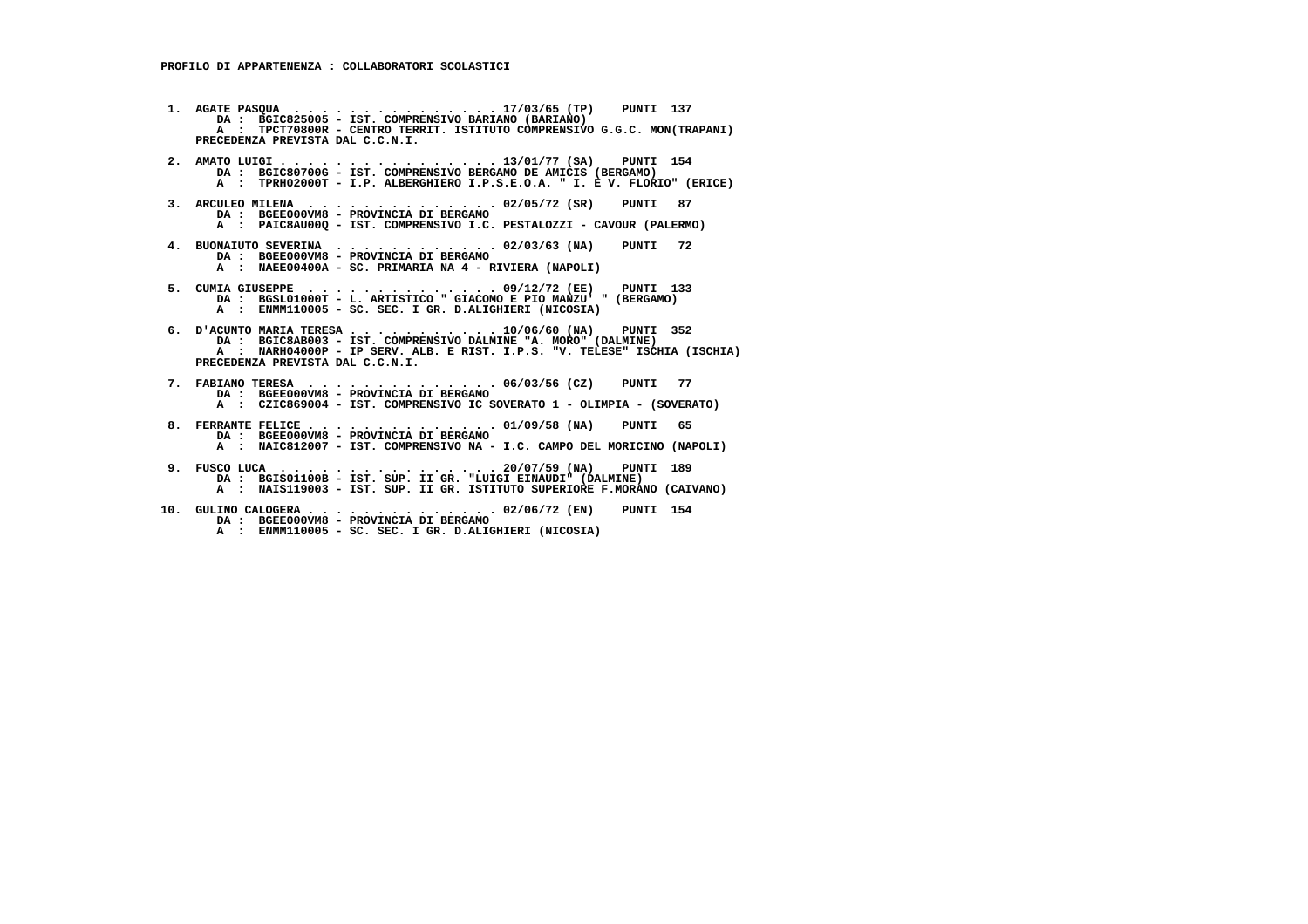- **11. INDIRLI FEDELE . . . . . . . . . . . . . . 07/08/82 (LE) PUNTI 101 DA : BGEE000VM8 - PROVINCIA DI BERGAMO A : BAVC010004 - CONVITTO NAZIONALE D. CIRILLO (BARI)**
- **12. INVIDIA DIANA . . . . . . . . . . . . . . . 01/08/53 (LE) PUNTI 641 DA : BGIC8AD00P IST. COMPRENSIVO TREVIGLIO "GROSSI" (TREVIGLIO) A : LEIC87100L - IST. COMPRENSIVO SQUINZANO POLO 1 (SQUINZANO)**
- **13. MACELI MARIA CARMELA . . . . . . . . . . . 22/02/71 (RC) PUNTI 137 DA : BGEE000VM8 - PROVINCIA DI BERGAMO A : MNIC80800E - IST. COMPRENSIVO I.C. CASTIGLIONE STIVIERE 1 (CASTIGLIONE DELLE STIVIERE)**
- **14. MANCUSO LUDOVICO . . . . . . . . . . . . . 02/08/61 (CS) PUNTI 143 DA : BGEE000VM8 PROVINCIA DI BERGAMO A : CSIC87400Q - IST. COMPRENSIVO IC ROGLIANO (ROGLIANO)**
- **15. MANZO SALVATORE . . . . . . . . . . . . . . 26/05/72 (NA) PUNTI 162 DA : BGTD030002 I.T. COMMERCIALE "VITTORIO EMANUELE II" (BERGAMO) A : NAIS10200N - IST. SUP. II GR. I. S ." NITTI" PORTICI (PORTICI)**
- **16. MARRAZZO RAFFAELE . . . . . . . . . . . . . 04/05/68 (SA) PUNTI 85 DA : BGEE000VM8 - PROVINCIA DI BERGAMO A : FIIS01100B - IST. SUP. II GR. GIORGIO VASARI**
	- **(FIGLINE E INCISA VALDARNO)**
- **17. MARTINELLI SALVATORE . . . . . . . . . . . 15/04/71 (NA) PUNTI 458 DA : BGIS01100B IST. SUP. II GR. "LUIGI EINAUDI" (DALMINE) A : NAIS12400E - IST. SUP. II GR. IST.SUP. U.BOCCIONI-PALIZZI (NAPOLI)**
- **18. MEGNA GABRIELA . . . . . . . . . . . . . . 29/05/67 (FG) PUNTI 187 DA : BGEE000VM8 PROVINCIA DI BERGAMO A : RCIC86600B - IST. COMPRENSIVO PASCOLI ALVARO (SIDERNO)**
- **19. PALADINI ALESSANDRA . . . . . . . . . . . . 25/08/75 (LE) PUNTI 141 DA : BGIC870003 IST. COMPRENSIVO SAN PAOLO D'ARGON (SAN PAOLO D'ARGON) A : LEIC86400D - IST. COMPRENSIVO COPERTINO N? 4 "G. FALCONE" (COPERTINO)**
- **20. PARISI ANDREA . . . . . . . . . . . . . . . 16/10/63 (NA) PUNTI 177 DA : BGIS00900B IST. SUP. II GR. "OSCAR ARNULFO ROMERO" (ALBINO) A : NAEE10100Q - SC. PRIMARIA ACERRA 1 - PIAZZA RENELLA (ACERRA)**